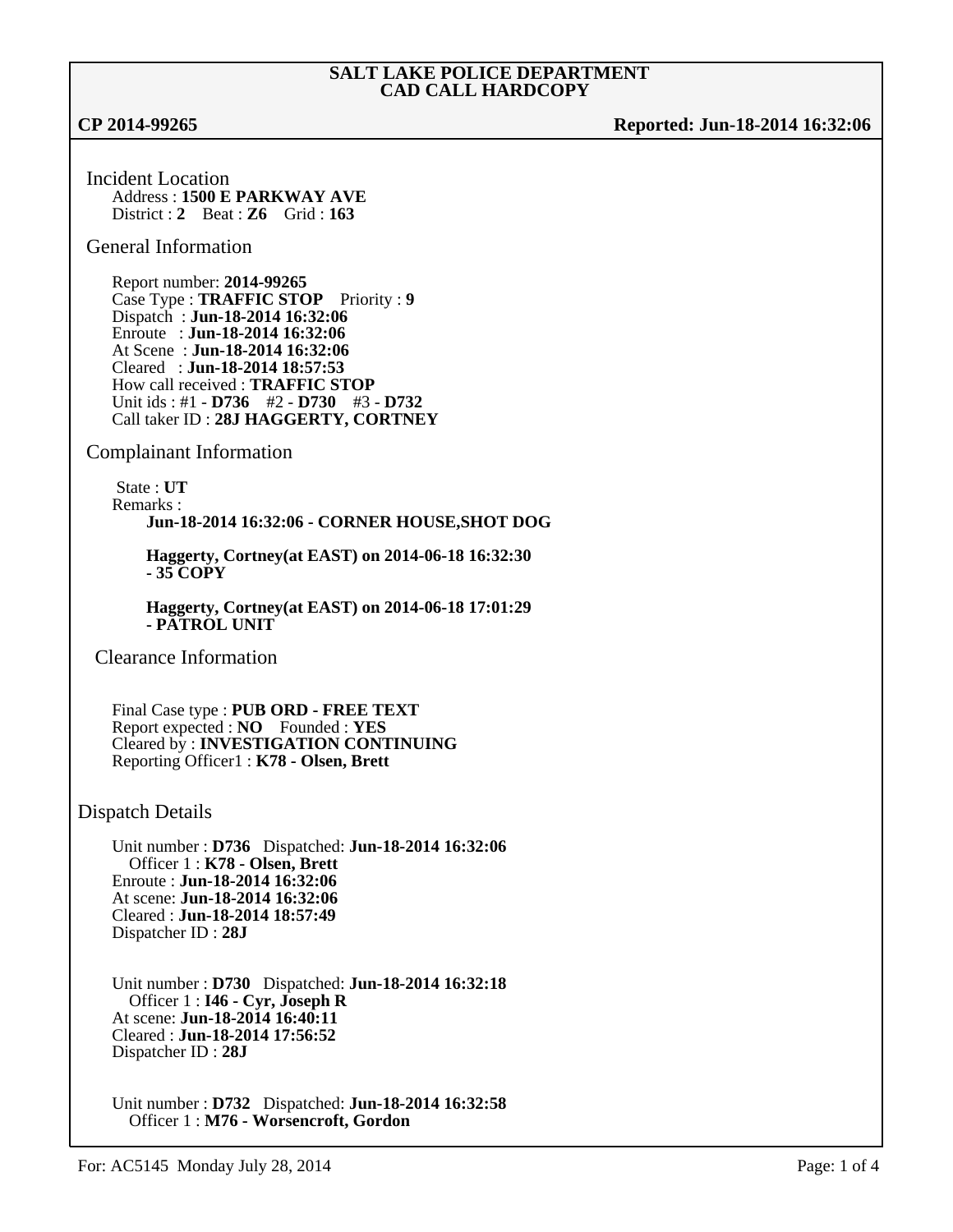**CP 2014-99265 Reported: Jun-18-2014 16:32:06**

Enroute : **Jun-18-2014 16:32:58** At scene: **Jun-18-2014 16:32:58** Cleared : **Jun-18-2014 18:57:49** Dispatcher ID : **28J**

Unit number : **B968** Dispatched: **Jun-18-2014 16:33:07** Officer 1 : **28K - Shafter, Diane** At scene: **Jun-18-2014 16:49:20** Cleared : **Jun-18-2014 17:30:47** Dispatcher ID : **28J**

Unit number : **S10** Dispatched: **Jun-18-2014 16:38:09** Officer 1 : **J78 - Leonard, Andy** Enroute : **Jun-18-2014 16:38:09** At scene: **Jun-18-2014 16:38:09** Cleared : **Jun-18-2014 17:03:48** Dispatcher ID : **28J**

Unit number : **B162** Dispatched: **Jun-18-2014 17:06:11** Officer 1 : **H16 - Pregman, George S** Cleared : **Jun-18-2014 18:24:07** Dispatcher ID : **28J**

Unit/Officer Details

**16:32 Jun 18 EAST 28J S :D736 P (TRAFFIC STOP) 1500 E PARKWAY 1500 E PARKWAY AVE - CORNER HOUSE SHOT DOG**

**16:32 Jun 18 EAST 28J DP:D730 S I46 1500 E PARKWAY AVE**

- **16:32 Jun 18 EAST 28J S :D732 D M76 1500 E PARKWAY AVE**
- **16:33 Jun 18 EAST 28J DP:B968 C 28K 1500 E PARKWAY AVE**
- **16:34 Jun 18 EAST 28J S :D736 P K78**
- **16:34 Jun 18 EAST 28J S :D736 D K78 FROM TYPE: P TO D**
- **16:38 Jun 18 EAST 28J S :S10 S J78 1500 E PARKWAY AVE**

**16:40 Jun 18 EAST 28J S :D730 S I46**

- **16:40 Jun 18 EAST 28J S :D730 S I46 Sent to MDT: D730,Status changed to S by EAST**
- **16:48 Jun 18 WEST 30K DP:B968 C 28K TIMER (RE)SET 20**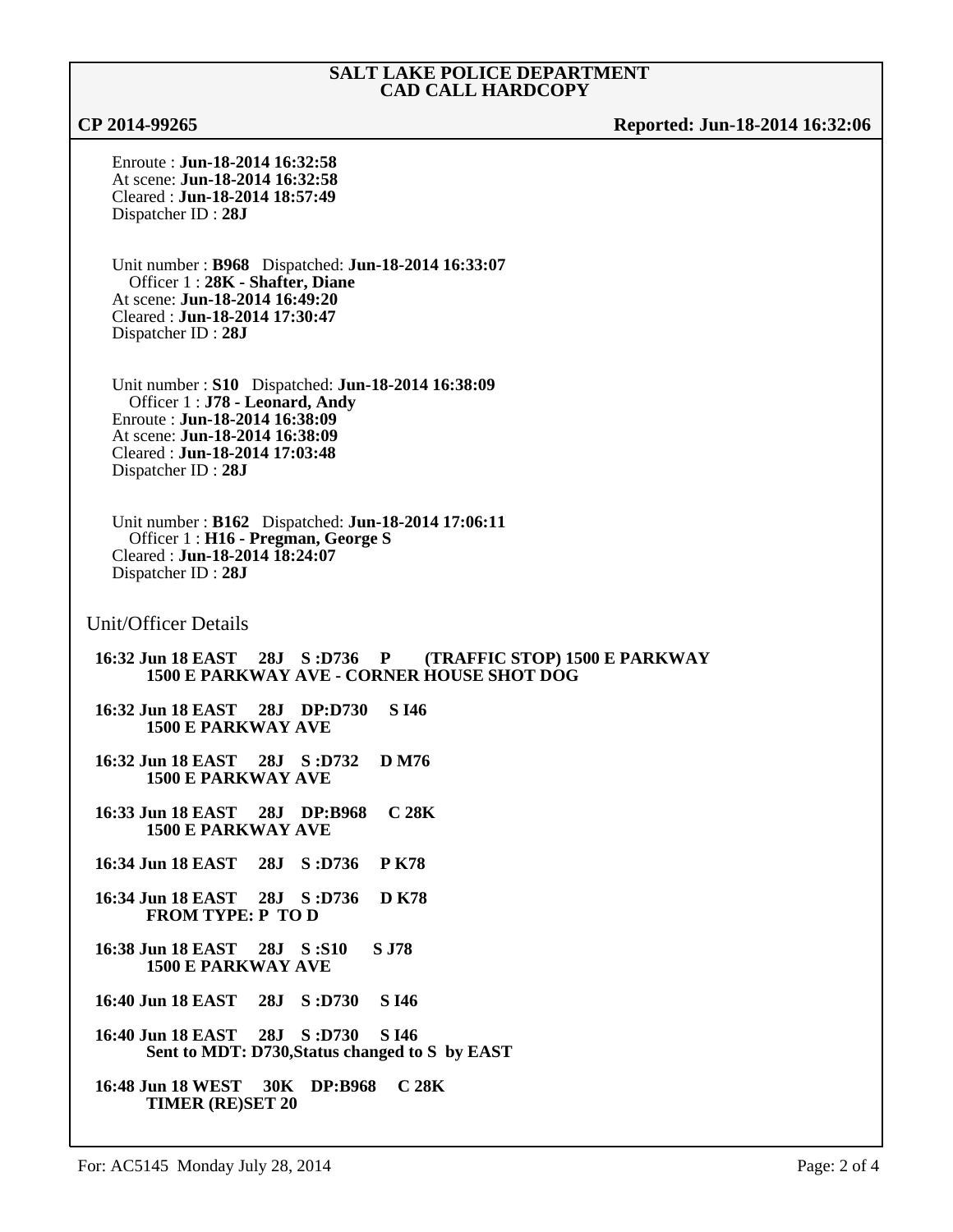# **CP 2014-99265 Reported: Jun-18-2014 16:32:06**

| 16:49 Jun 18 EAST 28J S:B968 C 28K                                             |  |                  |                                                                                              |                                       |                                                                    |
|--------------------------------------------------------------------------------|--|------------------|----------------------------------------------------------------------------------------------|---------------------------------------|--------------------------------------------------------------------|
| 16:49 Jun 18 EAST 28J S:B968<br>Sent to MDT: B968, Status changed to S by EAST |  | C <sub>28K</sub> |                                                                                              |                                       |                                                                    |
| 16:49 Jun 18 EAST 28J S:D736 D K78<br><b>TIMER (RE)SET 99</b>                  |  |                  |                                                                                              |                                       |                                                                    |
| 17:03 Jun 18 S10 J78 A:S10 S J78                                               |  |                  |                                                                                              |                                       |                                                                    |
| 17:06 Jun 18 EAST 28J DP:B162<br><b>1500 E PARKWAY AVE</b>                     |  | <b>PH16</b>      |                                                                                              |                                       |                                                                    |
| 17:18 Jun 18 B162 H16 DP:B162 P H16<br>TYPE:H SVTP:P HAZ:N                     |  |                  | RMS Q LOC-LOC:2465 S 1500 E MUN:1 REC:Y CAD:Y                                                |                                       |                                                                    |
| 17:25 Jun 18 EAST 28J DP:B162 P H16<br><b>TIMER (RE)SET 20</b>                 |  |                  |                                                                                              |                                       |                                                                    |
| 17:26 Jun 18 EAST 28J S:D730<br><b>TIMER (RE)SET 20</b>                        |  | S I46            |                                                                                              |                                       |                                                                    |
| 17:26 Jun 18 EAST 28J S:D732<br><b>TIMER (RE)SET 20</b>                        |  | <b>D</b> M76     |                                                                                              |                                       |                                                                    |
| 17:26 Jun 18 EAST 28J S:D732<br><b>TIMER (RE)SET 99</b>                        |  | D M76            |                                                                                              |                                       |                                                                    |
| 17:26 Jun 18 EAST 28J S:D730<br><b>TIMER (RE)SET 99</b>                        |  | S I46            |                                                                                              |                                       |                                                                    |
| 17:30 Jun 18 B968 28K A:B968 C 28K                                             |  |                  |                                                                                              |                                       |                                                                    |
| <b>EVID</b>                                                                    |  |                  | 17:36 Jun 18 EAST 28J DP:B162 P H16 (BUSY) EVID                                              |                                       |                                                                    |
| 17:36 Jun 18 EAST 28J DP:B162                                                  |  |                  | Sent to MDT: B162, Status changed to DP B by EAST                                            | P H16 (BUSY) Sent to MDT: B162, Statu |                                                                    |
| <b>EXTJ:N TONC:Y UNIT:B162</b>                                                 |  |                  | RMS Q PERS-NAME:KENDALL G1:SEAN SEX:M RACE:W<br>STATE:UT REC:Y CAD:N EXTN:Y EXTD:Y EXT5:N    |                                       | 17:44 Jun 18 B162 H16 DP:B162 P H16 (BUSY) RMS Q PERS-NAME:KENDALL |
| <b>EXTJ:N TONC:Y UNIT:B162</b>                                                 |  |                  | EXT Q PERS-NAME: KENDALL G1:SEAN SEX: M RACE: W<br>STATE:UT REC:Y CAD:N EXTN:Y EXTD:Y EXT5:N |                                       | 17:44 Jun 18 B162 H16 DP:B162 PH16 (BUSY) EXT Q PERS-NAME:KENDALL  |
| RMS Q PERS-NAME:KENDALL G1:SEAN DOB:<br>EXTD:Y EXT5:N EXTJ:N TONC:Y UNIT:B162  |  |                  | SEX:M RACE:W STATE:UT REC:Y CAD:N EXTN:Y                                                     |                                       | 17:48 Jun 18 B162 H16 DP:B162 PH16 (BUSY) RMS O PERS-NAME: KENDALL |
| <b>EXT O PERS-NAME:KENDALL G1:SEAN DOB:</b>                                    |  |                  |                                                                                              |                                       | 17:48 Jun 18 B162 H16 DP:B162 PH16 (BUSY) EXT O PERS-NAME: KENDALL |